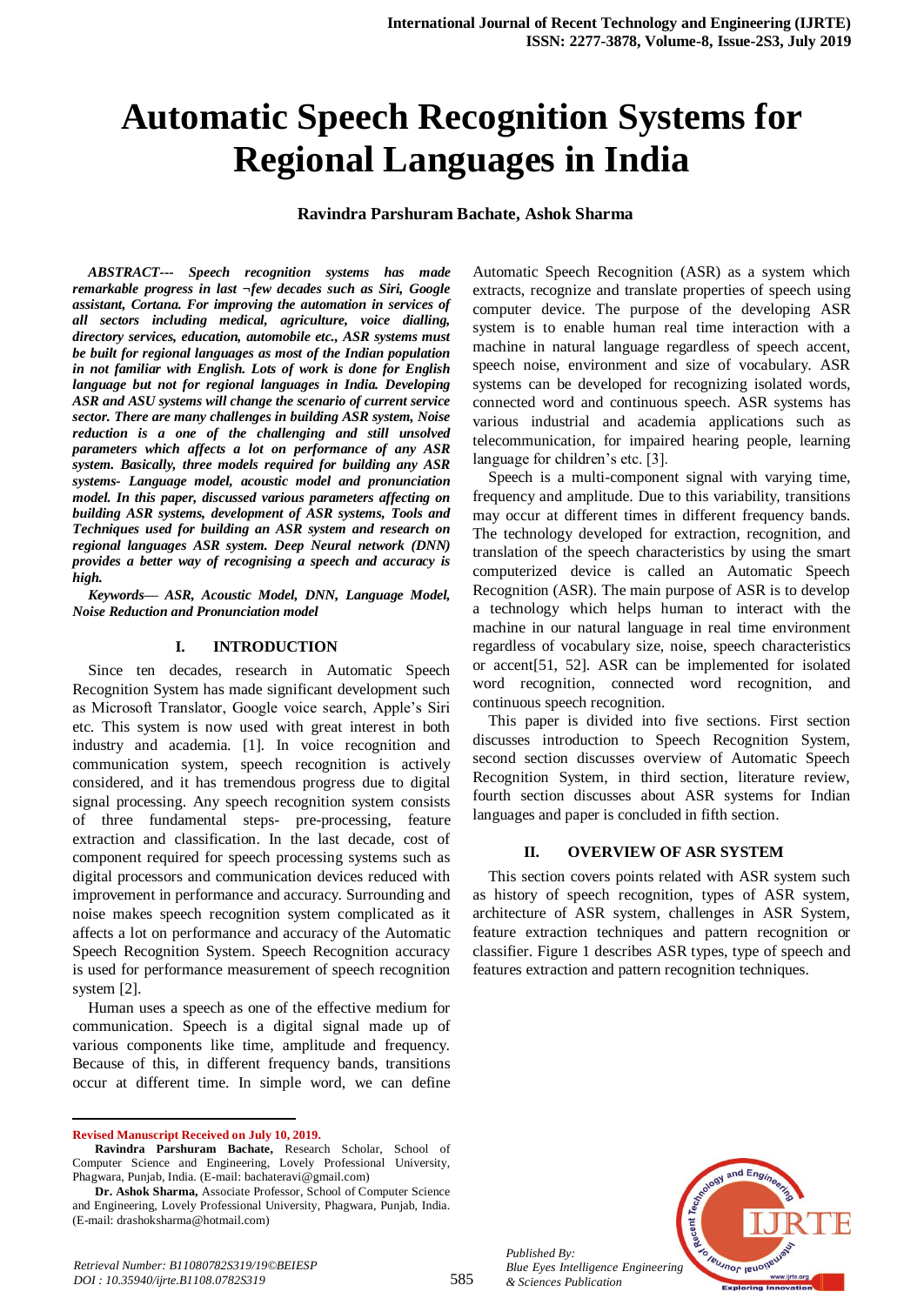#### **AUTOMATIC SPEECH RECOGNITION SYSTEMS FOR REGIONAL LANGUAGES IN INDIA**



### *A. History of Speech Recognition*

Speaking is a primary media of communication for the people. Researchers are always trying to make machineintelligent and human interactive. Radio REX was first ASR system was introduced in 1922 which recognizes few words only. In 1930, at Bell laboratories, Homer Dudley proposed a system for speech analysis and synthesis which was the beginning of speech recognition system [4]. The continuous efforts to build an Automatic Speech Recognition (ASR) are going on since last 10 decades. The development in speech recognition system is addressed in figure 2.



**Figure 2 ASR system Development over ten decades [4]**

The ASR system development starts with identifying an isolated word with very small vocabulary. This model was designed only to recognize few isolated words. This model was based on acoustic and phonetic having very small vocabulary. Later Phonetic Typewriter was introduced in 1957 by H. Belar et al. [5]. Later the speech recognition system developed were based on the template. These systems were able to recognize isolated words and connected digits. These ASR systems uses medium size vocabulary. After this, a statistical based ASR systems were introduced and these ASR systems having large vocabulary size. Due to this, these systems can recognize connected words. Later, the ASR system which was developed are based on the statistical models. These systems could recognize the connected words and having large vocabulary size. But just recognizing connected words was not a satisfactory solution for ASR system. That is the reason, a new syntax and semantic based ASR system was developed having large vocabulary. After this an ASR system which supports spoken dialog were introduced. This system is based on semantic, multimodal dialog and TTS. This ASR system uses very large vocabulary for implementing the system.

### *B. Architecture of ASR System*

Automatic Speech Recognition systems are built up with various models and phases described in Figure 3. Usually, all ASR systems are having three phases, signal processing, feature extraction and decoding. Again, decoding carried out

its task with the help of acoustic model, language model and pronunciation model.



**Figure 3 ASR System Architecture**

Speech Signal is input to all ASR systems designed but the medium and type of speech may differ. Speech is a sequence of sounds with different properties associated with it. These sounds are converted into small segments called frame. Feature extraction processes these frames to extract features in terms of speech vectors. From these, useful characteristics are extracted which are useful for identifying a basic sound 'a', 'u' and 'm'. Speech recognition is like the pattern recognition system. Decoder basically uses three models mentioned in Figure 3 acoustic model, language model and pronunciation model for decoding the sounds and convert it into transcription.

### *C. Types of Speech*

Basically, speech is classified into four types. Based on the type of speech, ASR system need to define. The type of speech is given below as-

### *1) Isolated Words*

Isolated words speech having a significant utterance wait time between two words. Isolated word doesn't mean only single word is accepted but it accepts only one word at a time. ASR system based on isolated word can be used in home atomization.

### *2) Connected Words*

Connected words and isolated words are not having much difference. The only difference between these two types of speeches are isolated words having significant pause between two successive words whereas connected words having less wait time between two words.

#### *3) Continuous Speech*

*Published By:*

*& Sciences Publication* 

Human's natural speech considered as a continuous speech in developing speech recognition system. It is a challenging task to recognize continuous speech due to various aspects of speech. Difficult task in continuous speech is to identify the utterance boundaries between the two successive words.

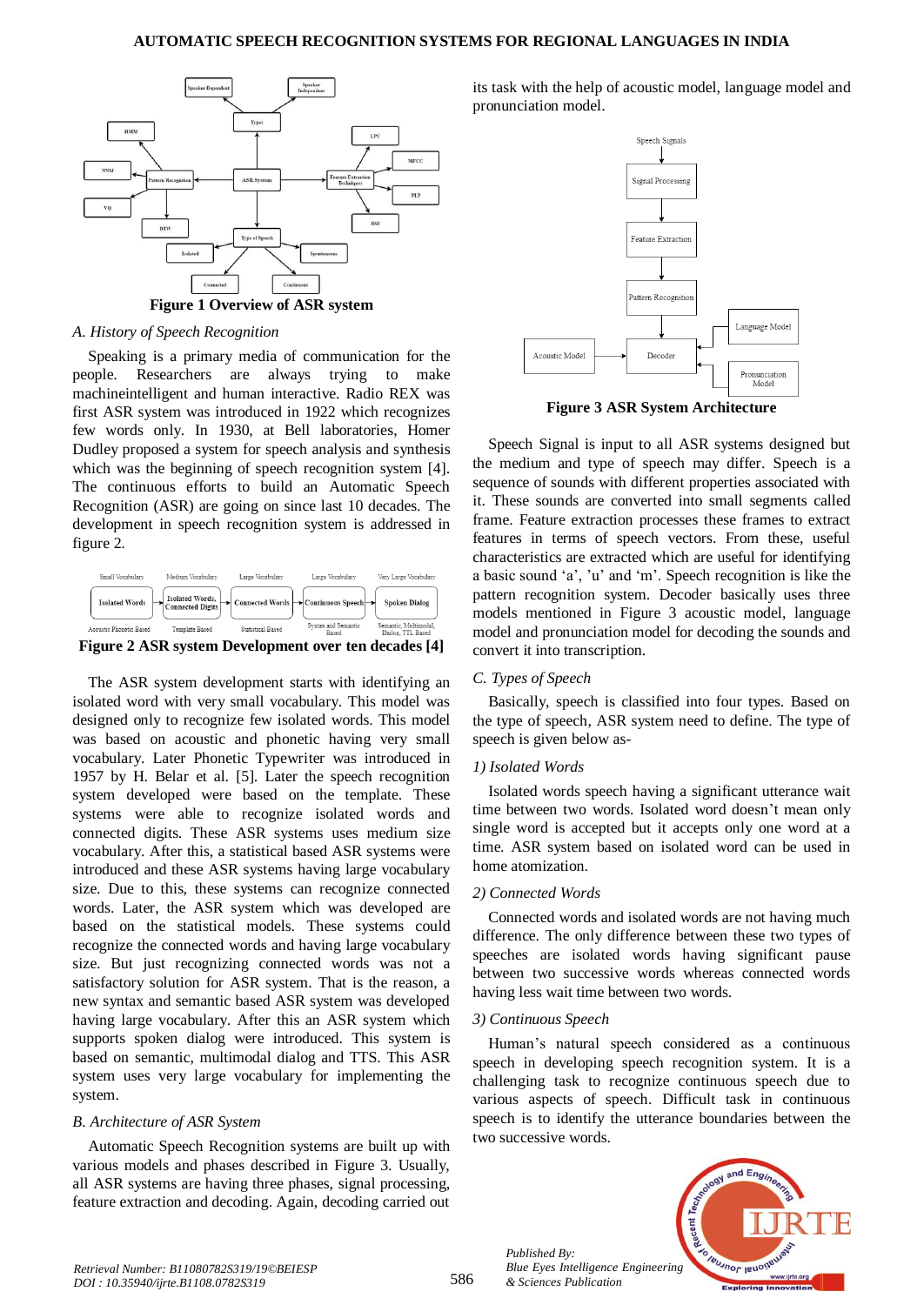#### *4) Spontaneous Speech*

Spontaneous speech is like continuous speech, but it is having ability to recognize the words even though being uttered together. Spontaneous speech recognition system has an ability to tackle various kind of natural speeches. It is a challenging task to develop automatic speech recognition system for spontaneous speech due to variation in speech pronunciation, speech noise, pitch etc.

#### *D. Challenges in Speech Recognition*

Even though speech recognition work is going on since 1920, still there are lot of challenges in speech recognition system which remains unsolved [6]. Issues which effects on accuracy of speech are discussed below-

#### *1) Style of speech*

Style of speech depends on various attributes like Voice tone, accents, rate of speech, voice pitch and phoneme production [6]. Voice tone may be shouted, normal and quite. Accent for same language varies person to person and region to region. Phoneme production is depending on what type of speech it is. Speech may be of type isolated words, connected words, continuous speech or spontaneous speech. Sometimes tone pitch also causes for speech variability and it is difficult for ASR systems to recognize the words.

### *2) Environment*

Environment is one of the most difficult hurdles in speech recognition system. Environment can be expressed through background noise, room acoustics and channel conditions. These parameters add noise to signal and make voice noisy.

### *3) Speaker characteristics*

Variability in speech depends on the characteristics of the speaker. Speaker characteristics includes speaker's age, sex and variation in articulation [6]. Variation in articulation includes the mental state of speaker, stress, emotions etc.

### *4) Language Characteristics*

Developing ASR system for different languages needs different approaches as each language has its own structure. Every language has their own grammar suite and phonetical utterances.

### *E. Feature Extraction Techniques*

Feature extraction is one of the significant steps used to develop an ASR system as it is used to extract the features from speech signal. There are four techniques listed and described below used for the feature extraction.

### *1) Linear Predictive Coding (LPC)*

In linear predictive coding, speech frames are examined to produce speech vector. It is mandatory for speech signal to go through pre-emphasizer to extract feature from input speech signal. Pre-emphasizer works when speech signals are converted into speech frames or blocks. Next step after pre-emphasizer is windowing. In windowing, signal disruption is reduced at both the end of the frame i.e. at start and end of the frame. Next to windowing, windowed frames are correlated which results in order of LPC analysis. Based on the LPC analysis, LPC coefficients are generated.

*2) Perceptual Linear Prediction (PLP)*

Perceptual linear prediction model was introduced by Hermansky. It uses perception of hearing psychophysics for examining the speech signal. PLP changes SR rate as it does not accept speech signals inappropriate information. It is like linear prediction coding but modifies SR rate. It is a better approach of feature extraction compare to LPC as it focuses on human speech signals.

## *3) Mel Frequency Cepstral Coefficient (MFCC)*

MFCC is most widely used feature extraction technique for speaker as well as speech signals. MFCC estimates human speech signals more accurately compare to other feature extraction systems or algorithms. MFCC computes features from signal frames based on short term analysis. Signal disruption is reduced in speech signal frames by applying hamming windows. Then Mel filter bank is produced by applying Discrete Fourier Transform (DFT).

$$
m = 2595 \log 10 (1 + f700)
$$

### *4) Relative Spectral Filtering (RSF)*

Relative spectral filtering removes unnecessary noise from speech signals. RASTA technique is used for reducing noise effect and surrounding noise. Feature coefficient passed through RASTA filter.

### *F. Classifier / Pattern Recognition Approach*

Classifiers algorithms are used for building different models in speech recognition system. There are four main approaches used in designing models- Hidden Markov Model (HMM), Neural Network Model (NNM), Vector Quantization (VQ) and Dynamic Time Warping (DTW).

## *1) HMM*

Hidden Markov model is one of the popular models which follows stochastic approach to cope with incomplete information in speech. HMM is characterized by a finite state Markov model and a set of output distributions [7]. In HMM, temporal variability is a transition variability whereas spectral variability is a distribution model.

### *2) NNM*

Neural Network Models are having capability to solve more complicated recognition tasks but as vocabulary size increases performance goes down compare to HMM [8]. Neural network allows ASR system to recognize complex speech such as spontaneous or connected as it is difficult to identify boundaries between two successive connected words.

### *3) VQ*

In vector quantization, functions of probability density are modelled using prototype vectors distribution. Vector Quantization (VQ) makes clusters of set of vectors having similar characteristics. It works like K-means algorithm where one point represents center point.

### *4) DTW*

*Published By:*

*& Sciences Publication* 

Dynamic Time Warping (DTW) approach finds the optimal warping between 2 time series. In DTW approach,

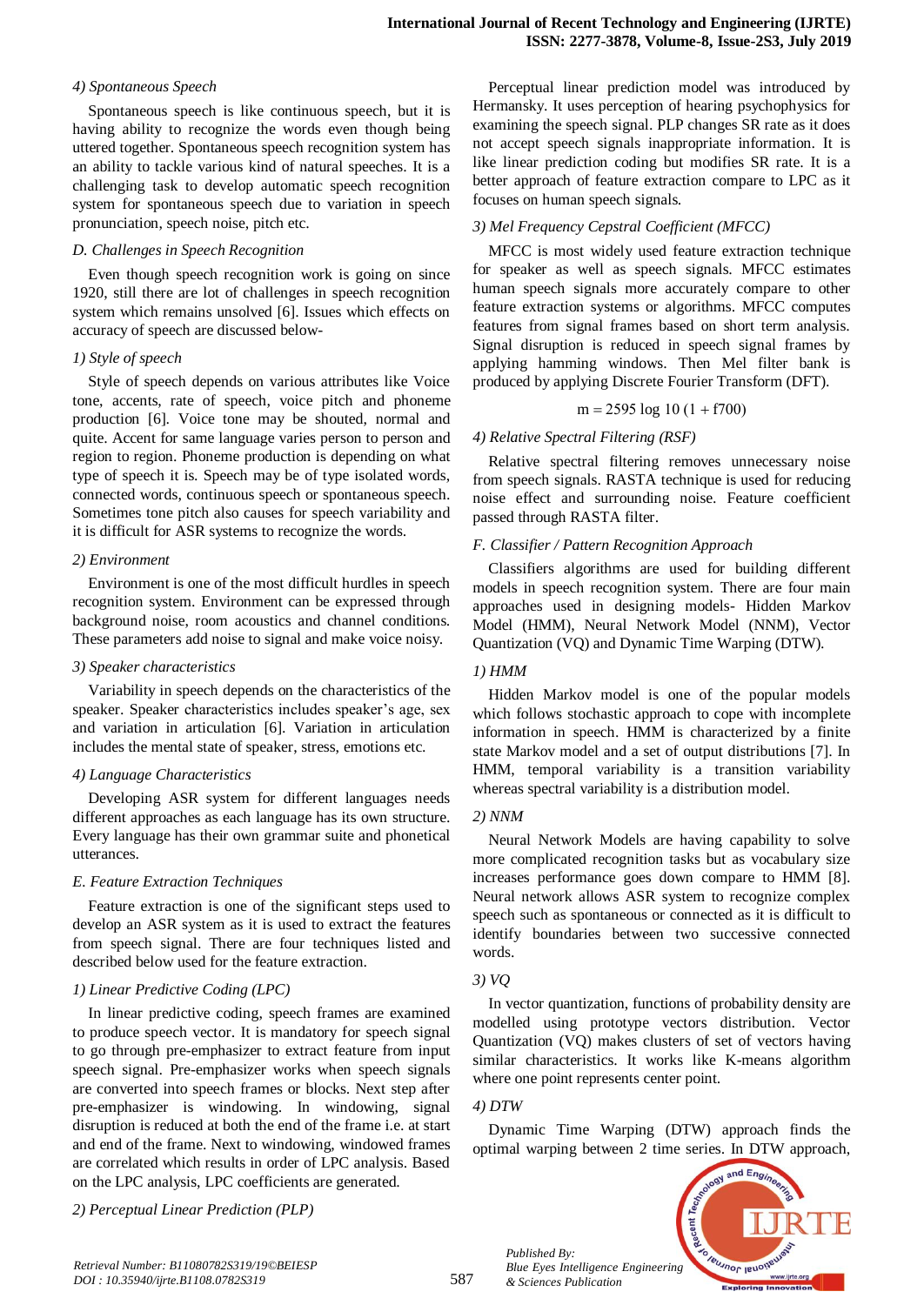Dynamic Programming (DP) is used which helps us to find out the lowest distance path to reduce the computation amount. Time synchronization is used for dynamic programming where each column of time matrix is taken into consideration.

## *Types of ASR Systems*

Based on the speaker mode, ASR system is divided into two types – speaker dependent ASR system and speaker independent ASR system. Approaches for designing these ASR systems are different and its applications are different. Basically, speaker dependent ASR systems are developed for personal use whereas speaker independent systems are developed for general use. These two types of ASR systems are described and compared in below given table I.

|                   | <b>Categories</b>                |                        |  |
|-------------------|----------------------------------|------------------------|--|
| <b>Parameters</b> | <b>Speaker</b><br><b>Speaker</b> |                        |  |
|                   | <b>Dependent</b>                 | Independent            |  |
| <b>Trained by</b> | Individual                       | Anyone                 |  |
| Accuracy          | <b>High Accuracy</b>             | compared<br>Less<br>to |  |
|                   |                                  | speaker dependent      |  |
| <b>Response</b>   | Accurate only<br>for             | Good for anyone as it  |  |
|                   | individual<br>who                | is trained by many     |  |
|                   | trained the system               | speakers.              |  |
| <b>Scope</b>      | Used for developing              | Used for industrial    |  |
|                   | personal software's              | applications like tele |  |
|                   |                                  | services               |  |

**Table I. Categories of ASR Systems**

# **III. RELATED WORK**

Y. Murase et al. [9] discussed various techniques, Dialog state tracking, Knowledge base, Knowledge graph and associative knowledge inference. Based on the knowledge graph, feature vector is drawn with respect to associative knowledge. In this paper, proposed systems effectiveness which uses neural network is shown through experiments. Based on the results received, it is proposed that for DST, feature vector is a best solution.

Algorithm used in this paper are RNN (required neural network), CNN based approaches, AKFVS (Association knowledge feature vectors) and FCNN (Fully connected neural network). The inference method proposed for creating associative feature, it can be used for understanding spoken language aspects.

J. Guo et al. [10] proposed a speaker verification system for short utterances based on deep neural network. In this paper, male and female speaker's utterances are evaluated using DNN1 and DNN2, proposed system shows significant performance as compare to other techniques used in the paper. The performance of i-vector speaker based on GMM-DNN increased as utterance evaluation duration increases.

Ming Li et al. [11] proposed end-to-end deep learning methods achieve superior performance at the segment level, but not at the person-level. Deep learning methods for getting the best improvement in performance at segment level. Accuracy at person and segment level is improved based on the cross-validation technique. For finding patterns in speech, proposed system gives a superior result not at person level but at segment level.

Sibo Tong et al. [12] introduced cross-lingual acoustic model based on Connectionist Temporal Classification (CTC). This proposed model works efficiently and effectively when the phonemes are overlapped. It is also work in same way for new phonemes as it works for overlapped phonemes. Results in this paper shows proposed CTC based approach gives a significant performance compare to DNN/HMM approach with limited data set. In this paper, total three CTC based models- acoustic, multilingual and learning hidden unit contribution model

J. Takamya et al. [13] developed a dialogue break down detector for cluster annotators. It groups independent detectors trained by each cluster. The results shown in papers proposed system based on CRF baseline outperforms for DBDC3 Japanese tasks. C Bechikh Ali et al. [14] presented an empirical evaluation of compounds indexing for Turkish texts. Due to the pattern's ambiguity, Patterns 9, 10, 11 and 12 excluded from experiments. Indeed, a deep linguistics processing is needed to extract these compound types. Turkish Milliyet IR dataset using compounds to index documents and queries showed significant improvement.

Sidorov et al. [15] performed experiments which defines hypothesis stating that we can represent sentences by linking amount of information within sentences in terms of words and the context learned by word embedding's. In this paper, experiments are performed on STS tasks i.e. word embedding average and BoW. Experiments gives best results for sentence representation. After performing operations on STS tasks, SICK data set is evaluated which gives outstanding performance with a correlation of  $r\frac{1}{4}$ 0:724. It is good as it is a difficult task to measure similarity for semantic on dataset using unsupervised sentence representation.

Z. Wang et al. [16] implemented different mechanisms to develop custom service dialogs by taking help of information related to dialog history and response generation procedure external knowledge. Application which are developed based on response generation external knowledge and dialog history gives valuable and responsive results compare to baseline method. In this proposed system, still more attention should be given on deficiency of background information and timeliness inconsistency.

Tomas Kincl et al. [17] proposed an independent sentiment analysis model for language and domain which is based on character n-grams. It is tested, and it outperforms when it is trained on paired combination of domains. Y. Shi et al. [18] reviewed interaction between background noise and speech variations. This paper results shows that compare to CI listener, NH listener gives better performance for steady state noise. Both the listeners' performance depends on background noise and speech rate. But it is observed that speaking rate affects significantly on CI listener than NH listener. In this paper, two algorithms are used, Speech Reception Threshold (SRT) and long-term Root Mean Square (RMS).

Yen An-zi et al. [19] introduced an English Chinese bilingual word representation. In this paper, author



*Published By:*

*& Sciences Publication*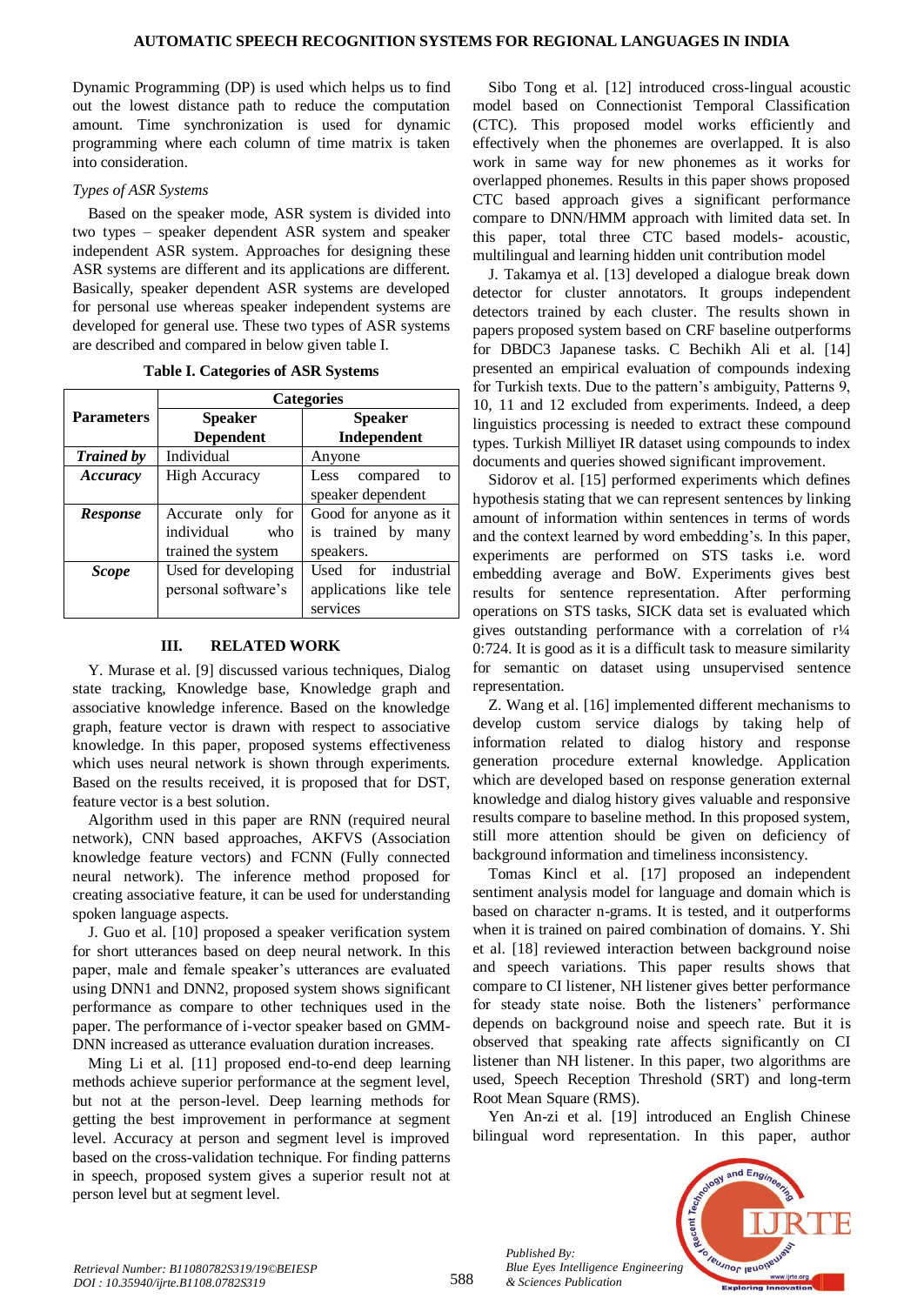investigated the various issues associated with word alignment. It also focuses on bilingual representation of words. Paper explored various non-alignment and alignment approaches to generate contexts for training the Skip-gram model. Algorithms used in this paper are Cross-lingual word semantic relatedness, Cross-lingual analogy reasoning and bilingual dictionary induction. Fei Chen et al. [20] contributed in cochlear implant speech perception. This paper describes merits about bilateral CI hearing. Proposed system helps in improving the perception about sentences which are interrupted segmentally.

Sangkeun Jung [21] proposed a system to learn distributed vectors of a semantic frame based on the neural network. This proposed system used two characteristics reconstruction and embedded correspondence for representation of meaningful and valid distributed semantic. Proposed system minimizes the distance between semantic frame reader and semantic vector. Semantic vectors which are equivalent placed close in the vector space.

Emre Yılmaz et al. [22] developed a semi supervised acoustic model for speech recognition. This developed model assigns language label to speech signals. This system also gives labels to speaker which results in best automatic annotation. This helps to design acoustic model having better accuracy and performance. The acoustic model designed here is designed for bilingual. Yanmin Quian et al. [23] proposed a single channel multi talker ASR system. In this paper, streams of multiple speech are separated by using permutation invariant. Separate feature streams can be obtained by implementing separation module on front end feature.

Ewald van der Westhuizen et al. [24] proposed an ASR system for four South African language pairs. For ASR system implementation, code switching technique is used which is a spontaneous and natural. Due to the globalization, code switching becoming popular technique. Code switching provides excessive soothing for language model.

Moataz et al. [25] reviewed speech emotion recognition system. Last accuracy was 50% and it is extended to 90%. Algorithms discussed in this paper are Support vector machine, neural network and Gaussian mixture models. Sadavoki et al. [26] implemented Speech-to-Text and Speech-to-Speech Summarization for spontaneous speech. Speech summarization technology can be applied to any kind of speech document and is expected to play an important role in building various speech.

Prerana et al. [27] developed a voice recognition system which translates the speech to text. In this paper, two models are used- speaker dependent and speaker independent model. This system will allow the computer to translate voice request and dictation into text using MFCC and VQ techniques. Feature extraction and feature matching will be done using Mel Frequency Cepstral Coefficients and Vector Quantization technique. Simon et al. [28] demonstrated various accommodation levels which extracts dominance hierarchy for conversations. This paper focuses on speech understanding and affects of behavior of human on it. Human's emotion needs to consider for spoken language understanding.

Vincent et al. [29] analyzed various factors in robust speech recognition system. In this paper, three parametersenvironment, data simulation and microphone are discussed. This paper uses MVDR and DNN algorithms for building automatic speech recognition technique. Neha S. et al. [30] implemented a bi-directional speech to text conversion system. This paper introduces a technique for speech recognition which uses Bidirectional nonstationary KALMAN FILTER algorithm for building ASR. This system is simple and robust than HMM based ASR system.

Ismo K. et al. [31] used spectral resolution enhancement for improving noise reduction in audio signals. This paper is focuses on two things to reduce the noise in audio signal-Spectral resolution enhancement and spectral domain processing. Algorithms used in this paper are Linear prediction (LR)-used for modelling audio signals, Finite Impulsive Response (FIR) filter, autoregressive (AR) model, Standard Spectral Subtraction (SSS) method and psychoacoustic spectral subtraction method -used for calculating ten masking thresholds. Resolution enhancement procedure is based on extrapolating the signal in the time domain. More accurate noise attenuation with less signal distortion can be achieved with increased spectral resolution. Mark et al. [32] developed a system for creating small vocabulary and automatic speech recognition. This ASR system requires small size training corpus. This proposed system gives 67% accuracy.

Thimmaraja et al. [33] developed and compared ASR system for Kannada language using Kaldi tool. In this paper, two main technologies are used Spectral Subtraction with Voice Activity Detection (SS-VAD) and Minimum Mean Square Error-Spectrum Power Estimator (MMSE-SPZC) based on Zero Crossing respectively. It is a difficult task to develop spoken query system to access any data which is implemented in this paper.

Mittal et al. [34] proposed and implemented a ASR system for Punjabi language under different acoustic conditions. The major limitation of context dependent untied model is the requirement of higher memory space. This system is specifically developed for mobile phones. Songfang H. et al. [35] introduced language models based on Hierarchical Bayesian for conversational speech. Parallel training models used in this proposed system which allow proposed system deal with large size corpus. Here, two type of language models are used - SMOOTHING N-GRAM and Pitman–Yor processes.

Deepali M. et al. [36] implemented an ASR system for Marathi numerals and techniques used in this system are Mel Frequency Cepstral Coefficient (MFCC) and Low pass Filter Zero Interpolation (LFZI). Here, 1000 words corpus is used and implemented using MATLAB.

### **IV. ASR SYSTEMS FOR INDIAN LANGUAGES & RESULTS**

Since last decade, Indian researcher are started working on regional languages in India. Most of the Indian population is not able to understand English language as a result even though ASR based technologies developed that are not useful for most of the people of India. Total 22

languages are officially spoken in India. As research work

*& Sciences Publication* 

*Published By:*

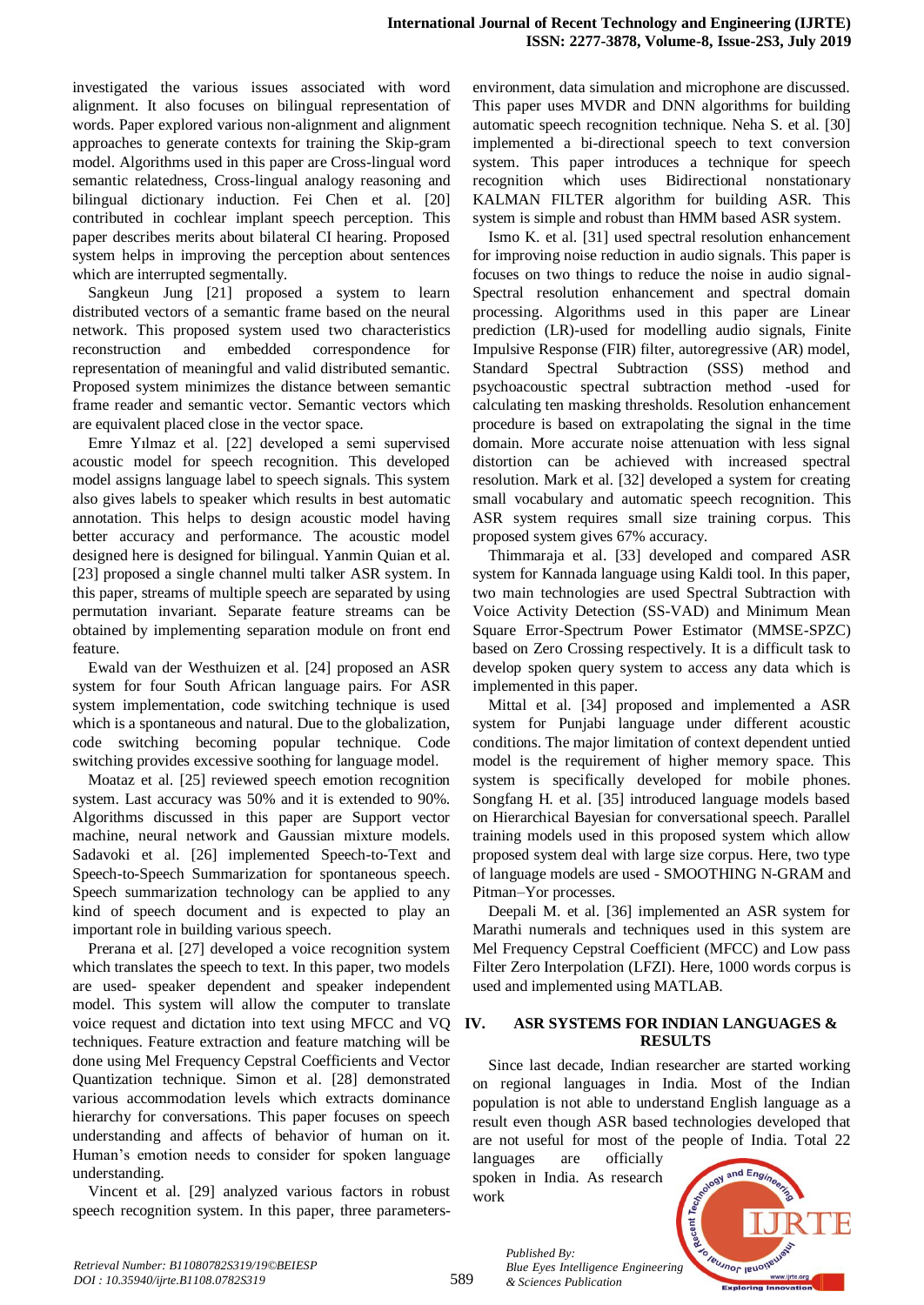#### **AUTOMATIC SPEECH RECOGNITION SYSTEMS FOR REGIONAL LANGUAGES IN INDIA**

on, but still it is in developing stage and not used for the commercial applications like home automation etc. Below mentioned table describes the research work on Indian languages with methodology used.

on speech recognition systems for Indian languages going

| <b>Author</b> | Language     | <b>Feature Extraction</b> | <b>Model/ Classifier</b>  | <b>Accuracy</b>                                 |
|---------------|--------------|---------------------------|---------------------------|-------------------------------------------------|
|               |              | Methodology               |                           |                                                 |
| $[33]$        | Kannada      | SS-VAD<br>and             | <b>GMM</b>                | 17.01% and 13.18% for noisy and enhanced        |
|               |              | MMSE-SPZC                 |                           | speech respectively                             |
| $[34]$        | Punjabi      | <b>MFCC</b>               | CI,CD-Untied              | CD_Untied gives highest accuracy with rate 81%  |
|               |              |                           | CD-Tied, D_DelInterp      |                                                 |
| $[2]$         | Marathi      | <b>MFCC</b>               | DWT, LPC& ANN             | 78%                                             |
| $[36]$        | Marathi      | <b>MFCC &amp; LFZI</b>    | <b>SVM</b>                |                                                 |
| $[37]$        | Marathi      | <b>MFCC</b>               | HMM & GMM                 | 80-90%                                          |
| $[38]$        | Punjabi      | MFCC and GFCC             | HMM-GMM &                 | 4-5% improved performance in DNN-GMM            |
|               |              |                           | DNN-GMM                   | compare to HMM-GMM                              |
| $[39]$        | Punjabi      | MFCC & PLP                | N-gram model, MPE         | MFCC gives good results compare to PLP          |
| $[40]$        | Tamil        | SS-NE, CSD-NE             | FCM with EM-GMM           | Accuracy improved from 1.2 to 4.4%              |
| $[41]$        | Assamese     | <b>MFCC</b>               | HMM, VQ and I-vector      | 90-100%                                         |
| $[42]$        | Chhatisgarhi | $\sim$                    | HMM, ANN and SVM          | 99.84 and 94.24% for isolated words recognition |
|               |              |                           |                           | systems using ANN and SVM respectively          |
| $[43]$        | Hindi        | <b>MFCC</b>               | HMM,<br>Genonic           |                                                 |
|               |              |                           | Segmental<br>HMM,         |                                                 |
|               |              |                           | Hybrid HMM                |                                                 |
| $[44]$        | Telugu       | MFCC-GMM,                 | <b>GMM</b>                | 88-77% accuracy                                 |
|               |              | Prosodic-NNC              |                           |                                                 |
| $[45]$        | Hindi        | <b>MFCC</b>               | VQ-GMM                    | 93% accuracy                                    |
| $[46]$        | Gujrati      | <b>MFCC</b>               | <b>HMM</b>                | Accuracy 95.9% in lab and 95.1% in noisy        |
|               |              |                           |                           | environment.                                    |
| $[47]$        | Kannada      | <b>MFCC</b>               | <b>MLLT</b>               | Maximum 90.05% accuracy achieved for Online     |
|               |              |                           |                           | Mandi Phoneme based Web application             |
| $[48]$        | Urdu         | <b>MFCC</b>               | Bidirectional<br>LSTM,    | <b>WER</b> is 0.68                              |
|               |              |                           | <b>RNN</b>                |                                                 |
| $[49]$        | Bengali      | <b>MFCC</b>               | <b>Bidirectional LSTM</b> | 98.9% classification accuracy                   |
| $[50]$        | Dravidian    | $MFCC + SDC$              | <b>ANN</b>                | Dravidian language classification accuracy -    |
|               |              |                           |                           | 73.6%, 72%, 65.1% and 68.8% for Kannada,        |
|               |              |                           |                           | Malayalam Tamil and Telugu respectively         |

## **Table II. ASR Systems for Indian Languages**

### **V. DISCUSSION AND CONCLUSION**

A lot of work is done on ASR systems for English language but not for Indian languages. Since last decade, Indian researchers are focusing on developing ASR systems for Indian languages. But till date, no successful ASR systems are commercially available for most of the Indian languages. In this paper, we discussed brief history of ASR systems, architecture of ASR system, different feature extraction techniques, various approaches of pattern recognition, type of ASR systems and some research done till date on regional languages in India.

## **ACKNOWLEDGEMENT**

I express true sense of gratitude towards my research supervisor Dr. Ashok Sharma, Associate Professor, School of Computer Science and Engineering, Lovely Professional University, Jalandhar, Punjab for his valuable suggestion during preparation of this research article. I am also very much thankful to my family and friends for providing me all kind of support required.

### **REFERENCES**

- 1. S. Toshniwal et al., "Multilingual Speech Recognition With A Single End-To-End Model Toyota Technological Institute at Chicago," pp. 4904–4908, 2018.
- 2. A. Narkhede, "Efficient Method for Isolated Marathi Digits Recognition using DWT and Soft Computing Techniques," 2018 3rd Int. Conf. Internet Things Smart Innov. Usages, pp. 1–5, 2018.
- 3. N. D. Londhe, "Recognition for Chhattisgarhi," 2018 5th Int. Conf. Signal Process. Integr. Networks, pp. 667–671, 2018.
- 4. B. H. Juang and L. R. Rabiner, "Automatic Speech Recognition – A Brief History of the Technology Development," pp. 1–24.
- 5. H. O. ; H Belar, "Phonetic Typewriter," IRE Trans. Audio, vol. 5, no. 4, pp. 90–95, 1957.
- 6. P. Sahu, M. Dua, and A. Kumar, "Challenges and Issues in Adopting Speech Recognition," Springer, vol. 664, pp. 209–215, 2017.



*Published By: Blue Eyes Intelligence Engineering & Sciences Publication*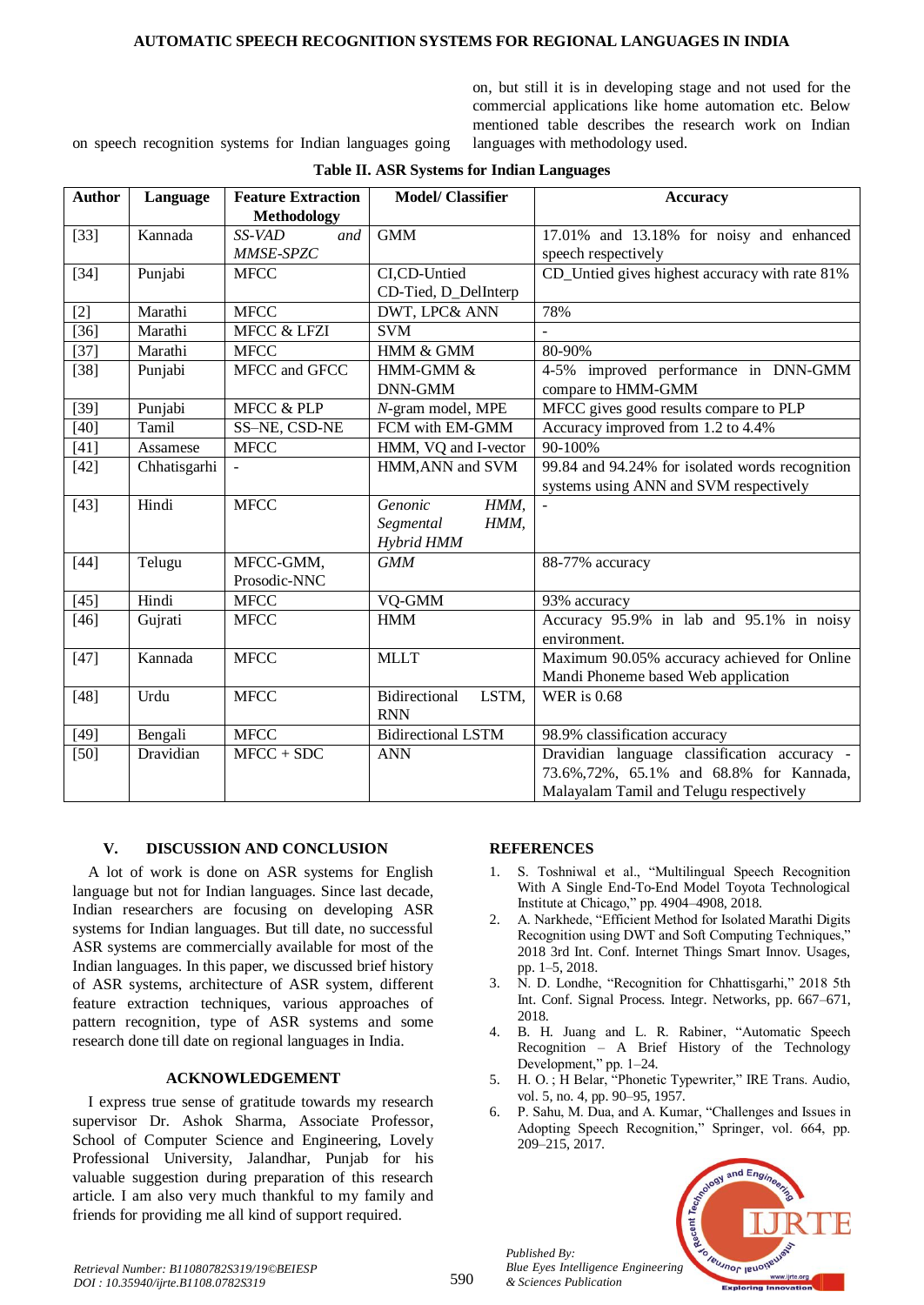- 7. S. J. Arora, "Automatic Speech Recognition : A Review Automatic Speech Recognition : A Review," no. September, pp. 33–44, 2017.
- 8. S. K. Saksamudre and R. R. Deshmukh, "A Review on Different Approaches for Speech Recognition System," no. September, 2015.
- 9. Y. Murase, Y. Koichiro, and S. Nakamura, "Associative knowledge feature vector inferred on external knowledge base for dialog state tracking I," Comput. Speech Lang., vol. 54, pp. 1–16, 2019.
- 10. J. Guo et al., "Deep neural network based i-vector mapping for speaker verification using short utterances," Speech Commun., 2018.
- 11. M. Li, D. Tang, J. Zeng, T. Zhou, and H. Zhu, "An Automated Assessment Framework for A typical Prosody and Stereotyped Idiosyncratic Phrases related to Autism Spectrum Disorder," Comput. Speech Lang., 2018.
- 12. S. Tong and P. N. Garner, "Cross-lingual Adaptation of a CTC-based multilingual Acoustic Model," 2018.
- 13. J. Takayama, E. Nomoto, and Y. Arase, "Dialogue breakdown D13X X D14X X detection D15X X robust to variations D16X X in D17X X annotators and dialogue D18X X D19X X systems," vol. 54, 2019.
- 14. X. X. D. Bechikh and D. X. X. S. D. X. X, "Empirical evaluation D5X X of compounds indexing for Turkish texts," Comput. Speech Lang., 2019.
- 5. D. X.  $\hat{X}$ , "Unsupervised sentence representations as word information series : Revisiting TF À IDF," 2019.
- 16. Z. Wang, Z. Wang, Y. Long, J. Wang, Z. Xu, and B. Wang, "Enhancing Generative Conversational Service Agents with Dialog History and External Knowledge," Comput. Speech Lang., 2018.
- 17. M. Nov, "Improving sentiment analysis performance on morphologically rich languages : Language and domain independent approach I a," vol. 56, pp. 36–51, 2019.
- 18. Y. Shi et al., "Interaction between speech variations and background noise on speech intelligibility by Mandarinspeaking cochlear implant patients," Speech Commun., vol. 104, no. August, pp. 89–94, 2018.
- 19. Y. An-zi, H. Hen-hsen, and C. Hsin-hsi, "Learning English À Chinese D21X X bilingual word representations from sentence-aligned parallel corpus I," 2019.
- 20. F. Chen and Y. Hu, "Segmental contributions to cochlear implant speech perception," vol. 106, no. December 2018, pp. 79–84, 2019.
- 21. S. Jung, "Semantic Vector Learning for Natural Language Understanding," Comput. Speech Lang., 2018.
- 22. E. Yılmaz, M. Mclaren, H. Van Den Heuvel, D. A. Van Leeuwen, E. Yılmaz, and M. Mclaren, "Semi-supervised acoustic model training for speech," Speech Commun., 2018.
- 23. Y. Qian, X. Chang, and D. Yu, "Single-channel multitalker speech recognition with permutation invariant training," Speech Commun., vol. 104, no. July, pp. 1–11, 2018.
- 24. V. D. W. Dx and R. N. Dx, "Synthesised bigrams using word embeddings for code-switched ASR of four South African language pairs," Comput. Speech Lang., 2018.
- 25. M. El, M. S. Kamel, and F. Karray, "Survey on speech emotion recognition : Features , classification schemes , and databases," Pattern Recognit., vol. 44, no. 3, pp. 572– 587, 2011.
- 26. S. Furui, T. Kikuchi, Y. Shinnaka, and C. Hori, "Speechto-Text and Speech-to-Speech Summarization," vol. 12, no. 4, pp. 401–408, 2004.
- 27. P. Das, K. Acharjee, P. Das, and V. Prasad, "VOICE RECOGNITION SYSTEM : SPEECH-TO-TEXT," no. July, 2016.
- 28. S. F. Worgan and R. K. Moore, "Towards the detection of social dominance in dialogue," Speech Commun., vol. 53, no. 9–10, pp. 1104–1114, 2011.
- 29. M. Electric, "An analysis of environment , microphone and data simulation mismatches in robust speech recognition," 2016.
- 30. N. Sharma, "A REAL TIME SPEECH TO TEXT CONVERSION SYSTEM USING BIDIRECTIONAL KALMAN," pp. 2353–2357, 2016.
- 31. I. Kauppinen and K. Roth, "Improved Noise Reduction in Audio Signals Using Spectral Resolution Enhancement With Time-Domain Signal Extrapolation," vol. 13, no. 6, pp. 1210–1216, 2005.
- 32. M. S. Hawley et al., "A Voice-Input Voice-Output Communication Aid for People With Severe Speech Impairment," vol. 21, no. 1, pp. 23–31, 2013.
- 33. T. Y. G, "Development and Comparison of ASR Models using Kaldi for Noisy and Enhanced Kannada Speech Data," pp. 1832–1838, 2017.
- 34. P. Mittal and N. Singh, "Development and analysis of Punjabi ASR system for mobile phones under different acoustic models," Int. J. Speech Technol., vol. 0, no. 0, p. 0, 2019.
- 35. S. Huang and S. Renals, "Hierarchical Bayesian Language Models for Conversational Speech Recognition," vol. 18, no. 8, pp. 1941–1954, 2010.
- 36. D. Malewadi, "Development of Speech recognition technique for Marathi numerals using MFCC & LFZI algorithm."
- 37. S. S. Chavan and S. M. Handore, "Speech Recognition using HTK Toolkit for Marathi Language," 2017 IEEE Int. Conf. Power, Control. Signals Instrum. Eng., pp. 1591– 1597, 2017.
- 38. V. Kadyan, A. Mantri, and R. K. A. Amitoj, "A comparative study of deep neural network based Punjabi-ASR system," Int. J. Speech Technol., vol. 0, no. 0, p. 0, 2018.
- 39. J. G. A. N. Mishra, "Continuous Punjabi speech recognition model based on Kaldi ASR toolkit," Int. J. Speech Technol., vol. 0, no. 0, p. 0, 2018.
- 40. M. K. M. K. R. S. Valarmathi, "Continuous Tamil Speech Recognition technique under non stationary noisy environments," Int. J. Speech Technol., vol. 0, no. 0, p. 0, 2018.
- 41. S. Sruba, B. Sanjib, and K. Kalita, "Speech recognition with reference to Assamese language using novel fusion technique," Int. J. Speech Technol., vol. 0, no. 0, p. 0, 2018.
- 42. N. D. Londhe and G. B. Kshirsagar, "Chhattisgarhi speech corpus for research and development in automatic speech recognition," Int. J. Speech Technol., vol. 21, no. 2, pp. 193–210, 2018.
- 43. R. K. Aggarwal and M. Dave, "Integration of multiple acoustic and language models for improved Hindi speech recognition system," Int. J. Speech Technol., vol. 15, no. 2, pp. 165–180, 2012.
- 44. K. Mannepalli, P. N. Sastry, and M. Suman, "MFCC-GMM based accent recognition system for Telugu speech signals," Int. J. Speech Technol., vol. 19, no. 1, pp. 87–93, 2016.
- 45. U. G. Patil, S. D. Shirbahadurkar, and A. N. Paithane, "Automatic Speech Recognition of isolated words in Hindi language using MFCC," Int. Conf. Comput. Anal. Secur. Trends, CAST 2016, pp. 433–438, 2017.
- 46. J. H. and D. B., "Speech Recognition System Architecture for Gujarati Language," Int. J. Comput. Appl., vol. 138, no. 12, pp. 28–31, 2016.



*Published By:*

*& Sciences Publication*